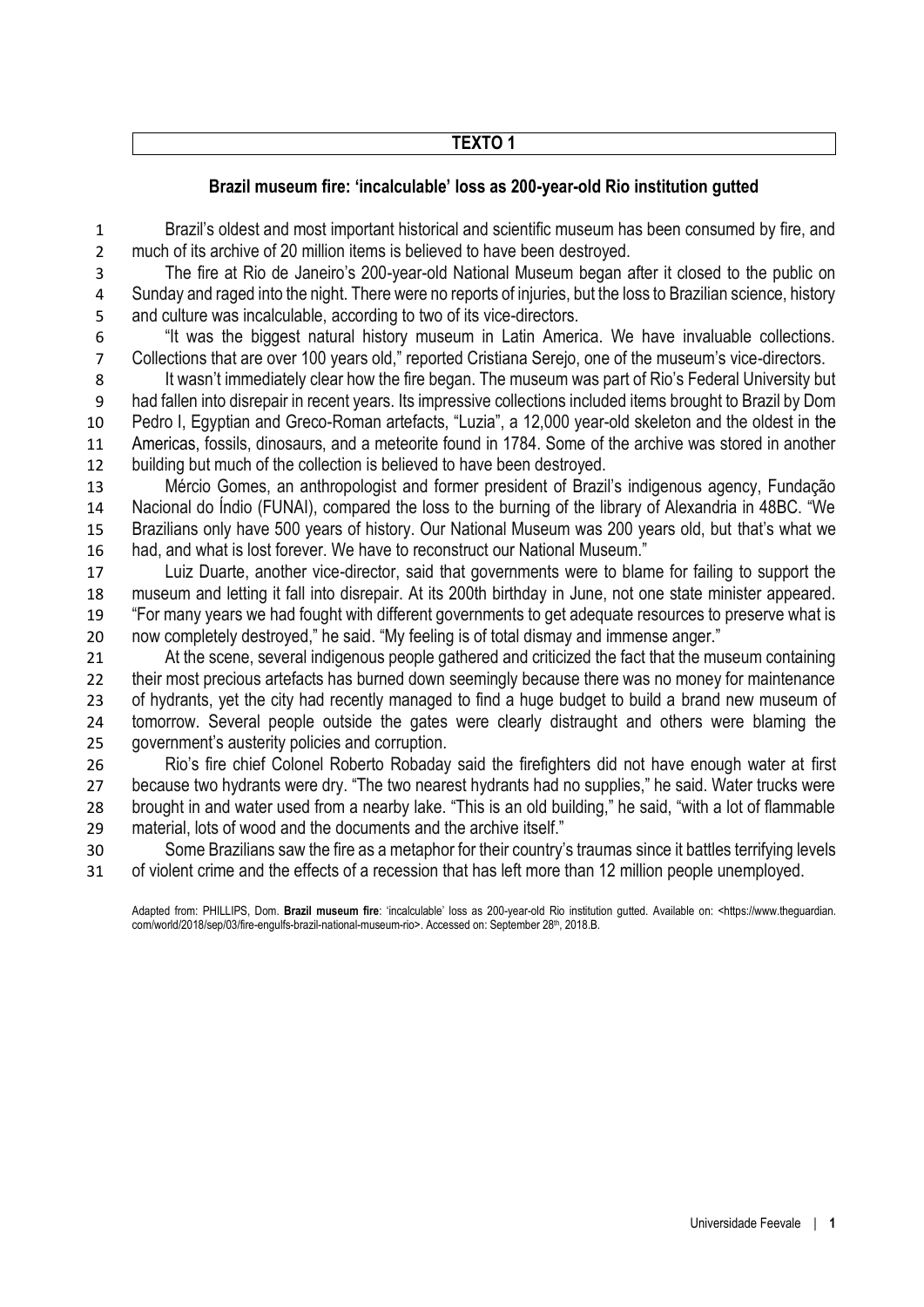#### AS QUESTÕES DE **1 A 4** SE REFEREM AO **TEXTO 1**. ASSINALE APENAS **UMA DAS ALTERNATIVAS** NAS QUESTÕES OBJETIVAS.

- 1) Leia as afirmações abaixo e, de acordo com o texto, escreva V para as verdadeiras e F para as falsas.
	- I. ( ) O Museu Nacional era considerado o mais importante e antigo museu de história natural e científica do Brasil.
	- II. ( ) As coleções do museu fizeram parte da biblioteca de Alexandria.
	- III. ( ) As causas do incêndio no museu foram apuradas imediatamente.
	- IV. ( ) Há o desejo de que o museu seja reconstruído.
	- V. ( ) O corpo de bombeiros afirma que o incêndio ocorreu, exclusivamente, por se tratar de um prédio antigo.
- 2) O texto afirma que alguns brasileiros veem a tragédia como uma metáfora aos problemas enfrentados pelo país e ainda diz que esses problemas estariam relacionados
	- a) aos altos impostos.
	- b) aos índices de violência e desemprego.
	- c) ao uso inadequado de verbas públicas.
	- d) às condições precárias de saneamento.
- 3) O fogo no museu foi substancialmente danoso principalmente pela falta de água nos hidrantes. Transcreva, em português, o trecho que justifica esse fato.

\_\_\_\_\_\_\_\_\_\_\_\_\_\_\_\_\_\_\_\_\_\_\_\_\_\_\_\_\_\_\_\_\_\_\_\_\_\_\_\_\_\_\_\_\_\_\_\_\_\_\_\_\_\_\_\_\_\_\_\_\_\_\_\_\_\_\_\_\_\_\_\_\_\_\_\_\_\_\_

\_\_\_\_\_\_\_\_\_\_\_\_\_\_\_\_\_\_\_\_\_\_\_\_\_\_\_\_\_\_\_\_\_\_\_\_\_\_\_\_\_\_\_\_\_\_\_\_\_\_\_\_\_\_\_\_\_\_\_\_\_\_\_\_\_\_\_\_\_\_\_\_\_\_\_\_\_\_\_

\_\_\_\_\_\_\_\_\_\_\_\_\_\_\_\_\_\_\_\_\_\_\_\_\_\_\_\_\_\_\_\_\_\_\_\_\_\_\_\_\_\_\_\_\_\_\_\_\_\_\_\_\_\_\_\_\_\_\_\_\_\_\_\_\_\_\_\_\_\_\_\_\_\_\_\_\_\_\_

 $\_$  , and the set of the set of the set of the set of the set of the set of the set of the set of the set of the set of the set of the set of the set of the set of the set of the set of the set of the set of the set of th

 $\_$  , and the set of the set of the set of the set of the set of the set of the set of the set of the set of the set of the set of the set of the set of the set of the set of the set of the set of the set of the set of th

\_\_\_\_\_\_\_\_\_\_\_\_\_\_\_\_\_\_\_\_\_\_\_\_\_\_\_\_\_\_\_\_\_\_\_\_\_\_\_\_\_\_\_\_\_\_\_\_\_\_\_\_\_\_\_\_\_\_\_\_\_\_\_\_\_\_\_\_\_\_\_\_\_\_\_\_\_\_\_

 $\_$  , and the set of the set of the set of the set of the set of the set of the set of the set of the set of the set of the set of the set of the set of the set of the set of the set of the set of the set of the set of th

\_\_\_\_\_\_\_\_\_\_\_\_\_\_\_\_\_\_\_\_\_\_\_\_\_\_\_\_\_\_\_\_\_\_\_\_\_\_\_\_\_\_\_\_\_\_\_\_\_\_\_\_\_\_\_\_\_\_\_\_\_\_\_\_\_\_\_\_\_\_\_\_\_\_\_\_\_\_\_

\_\_\_\_\_\_\_\_\_\_\_\_\_\_\_\_\_\_\_\_\_\_\_\_\_\_\_\_\_\_\_\_\_\_\_\_\_\_\_\_\_\_\_\_\_\_\_\_\_\_\_\_\_\_\_\_\_\_\_\_\_\_\_\_\_\_\_\_\_\_\_\_\_\_\_\_\_\_\_

\_\_\_\_\_\_\_\_\_\_\_\_\_\_\_\_\_\_\_\_\_\_\_\_\_\_\_\_\_\_\_\_\_\_\_\_\_\_\_\_\_\_\_\_\_\_\_\_\_\_\_\_\_\_\_\_\_\_\_\_\_\_\_\_\_\_\_\_\_\_\_\_\_\_\_\_\_\_\_

\_\_\_\_\_\_\_\_\_\_\_\_\_\_\_\_\_\_\_\_\_\_\_\_\_\_\_\_\_\_\_\_\_\_\_\_\_\_\_\_\_\_\_\_\_\_\_\_\_\_\_\_\_\_\_\_\_\_\_\_\_\_\_\_\_\_\_\_\_\_\_\_\_\_\_\_\_\_\_

\_\_\_\_\_\_\_\_\_\_\_\_\_\_\_\_\_\_\_\_\_\_\_\_\_\_\_\_\_\_\_\_\_\_\_\_\_\_\_\_\_\_\_\_\_\_\_\_\_\_\_\_\_\_\_\_\_\_\_\_\_\_\_\_\_\_\_\_\_\_\_\_\_\_\_\_\_\_\_

\_\_\_\_\_\_\_\_\_\_\_\_\_\_\_\_\_\_\_\_\_\_\_\_\_\_\_\_\_\_\_\_\_\_\_\_\_\_\_\_\_\_\_\_\_\_\_\_\_\_\_\_\_\_\_\_\_\_\_\_\_\_\_\_\_\_\_\_\_\_\_\_\_\_\_\_\_\_\_

 $\_$  , and the set of the set of the set of the set of the set of the set of the set of the set of the set of the set of the set of the set of the set of the set of the set of the set of the set of the set of the set of th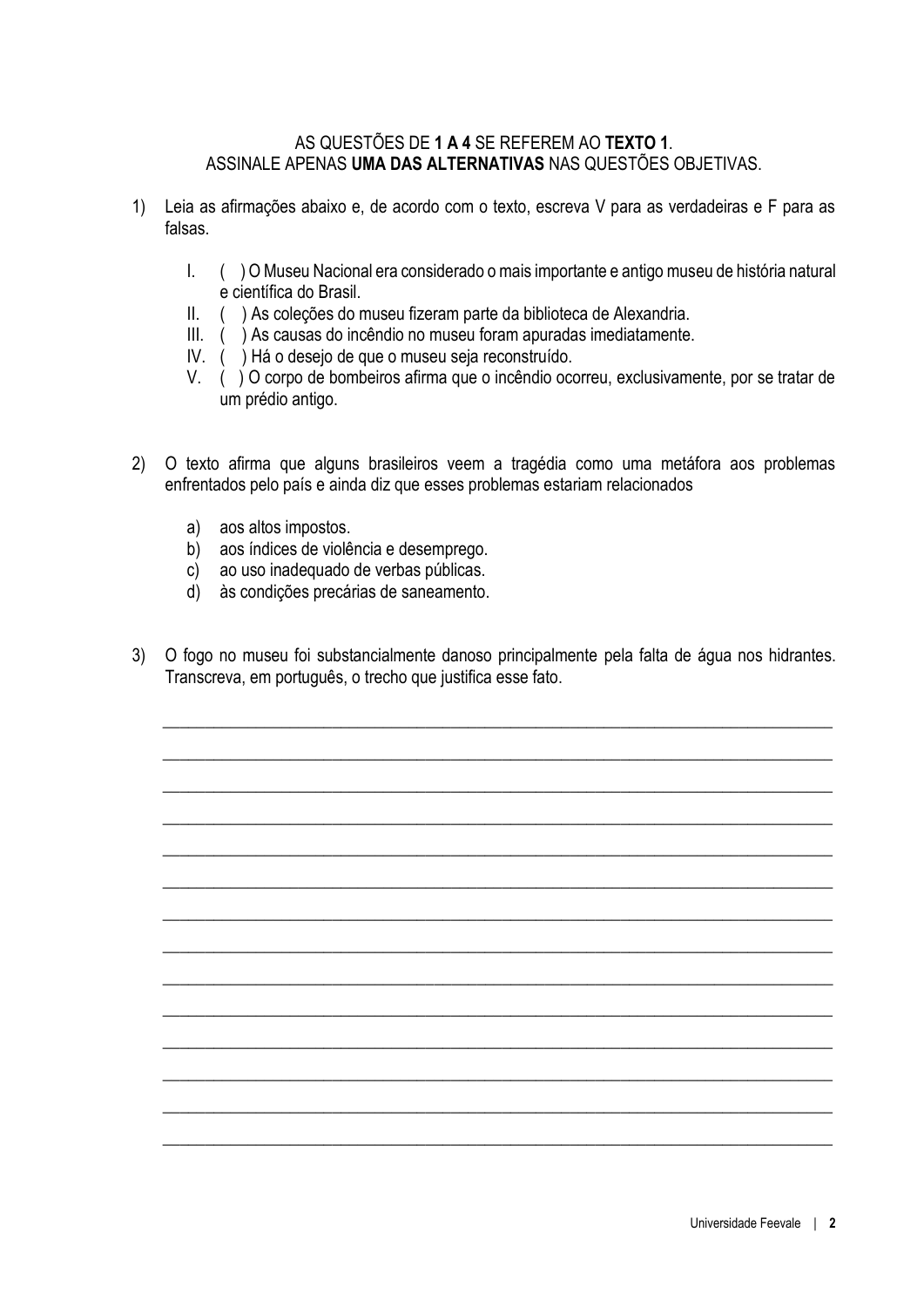4) Traduza para a língua portuguesa o fragmento a seguir, fazendo as adequações linguísticas necessárias.

*The fire at Rio de Janeiro's 200-year-old National Museum began after it closed to the public on Sunday and raged into the night. There were no reports of injuries, but the loss to Brazilian science, history and culture was incalculable, according to two of its vice-directors.* 

*"It was the biggest natural history museum in Latin America. We have invaluable collections. Collections that are over 100 years old," reported Cristiana Serejo, one of the museum's vicedirectors*. (linhas 03 a 07)

 $\_$  , and the set of the set of the set of the set of the set of the set of the set of the set of the set of the set of the set of the set of the set of the set of the set of the set of the set of the set of the set of th

 $\_$  , and the set of the set of the set of the set of the set of the set of the set of the set of the set of the set of the set of the set of the set of the set of the set of the set of the set of the set of the set of th

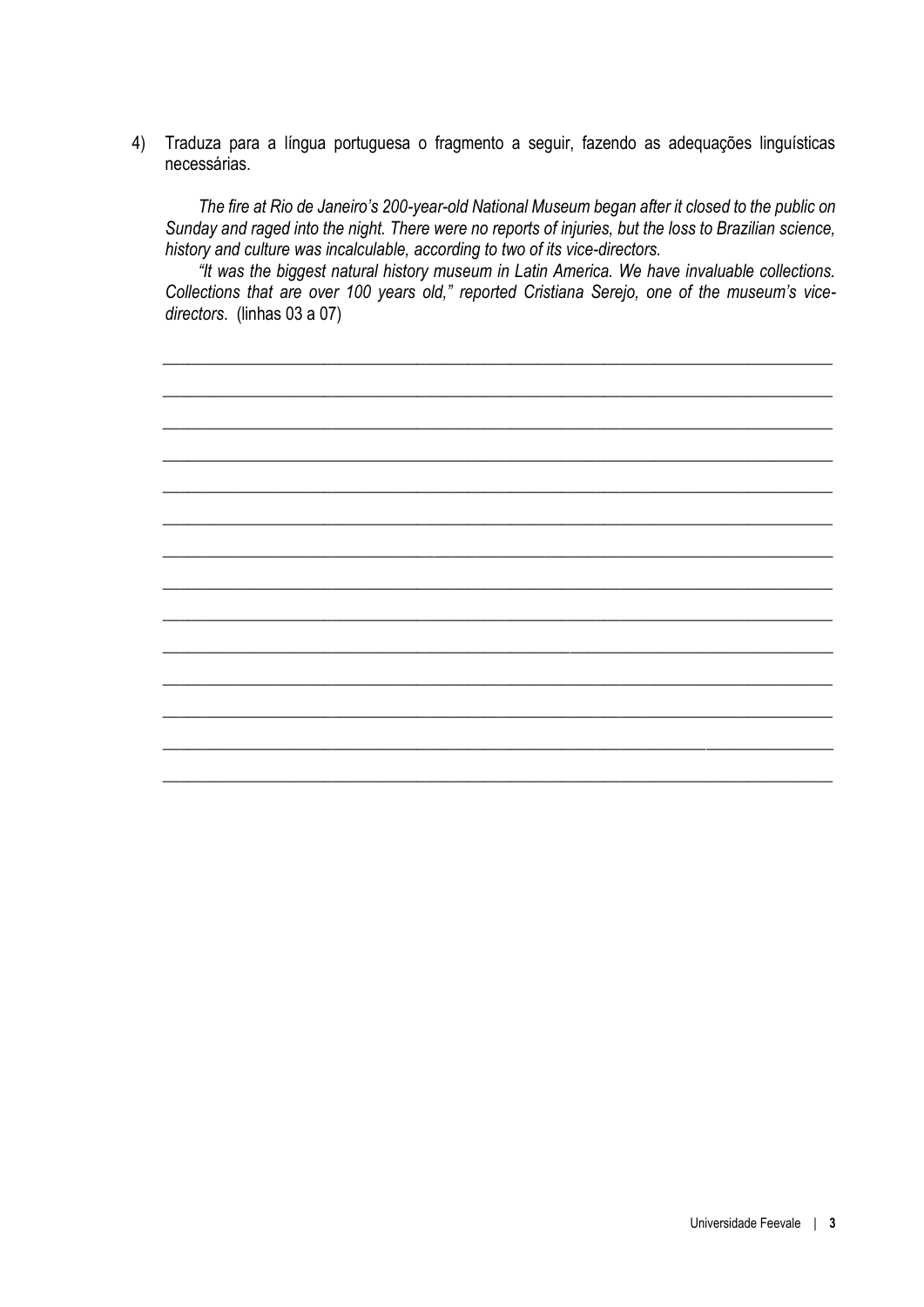### **TEXTO 2**

#### **Viruses killing cancer cells: stimulating an immune response within the cancer microenvironment**

 Using funding from CRUK (Cancer Research UK) and Psioxus Therapeutics, a team of researchers from the University of Oxford led by Professor Len Seymour has recently published a paper in Molecular Therapy Oncolytics.

 Researchers from the Department of Oncology have been working on creating a therapeutic virus that can be given to cancer patients intravenously. This anti-cancer virus, known as Enadenotucirev, is able to infect and kill cancer cells, while leaving normal cells unharmed. This approach exploits the natural life cycle of the virus, which lyses infected cells in order to release progeny virus particles, allowing the infection to spread from cell to cell through the tumor. The life cycle of some viruses, such as adenoviruses, is intimately dependent on the activities of the cells they infect, and this provides a range of opportunities to engineer viruses that are only active when they encounter the specific environment of a tumor cell.

 The research in the paper focuses on the unique way that this virus kills cancer cells. By using up all 13 of the cancer cells energy resources the cell loses control of its ion, pumps and swells by forming a blister at its surface. Along with this unusual death pathway (known as 'oncosis'), the cell also displays an increased amount of warning signals at its membrane when killed by the virus. Increased "come eat me" signals create an immune stimulatory environment which, then, is able to activate the body's immune

system.

Adapted from: **Viruses killing cancer cells:** stimulating an immune response within the cancer microenvironment. Available on: <https://www.oncology. ox.ac.uk/article/viruses-killing-cancer-cells-stimulating-immune-response-within-cancer-microenvironment>. Accessed on: Semptember 28th, 2018.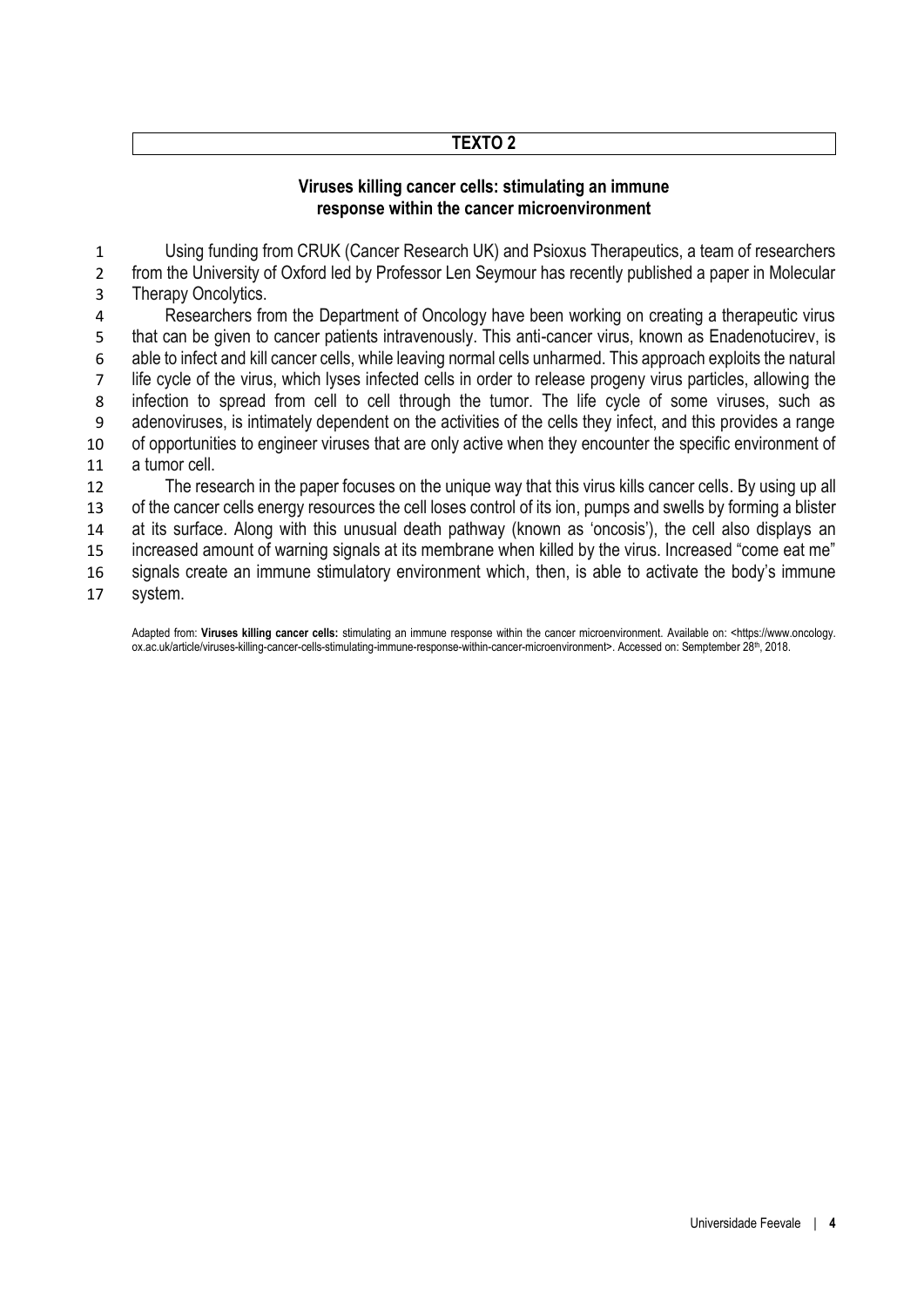#### AS QUESTÕES DE **5 A 8** SE REFEREM AO **TEXTO 2**. ASSINALE APENAS **UMA DAS ALTERNATIVAS** NAS QUESTÕES OBJETIVAS.

- 5) De acordo com o texto, assinale a alternativa correta no que diz respeito ao vírus anticâncer.
	- a) Ele infecta e mata as células cancerígenas, comprometendo também as células saudáveis.
	- b) Ele infecta tanto as células cancerígenas quanto as células saudáveis.
	- c) Ele pode infectar e matar as células cancerígenas sem prejudicar as células saudáveis.
	- d) Ele infecta e mata tanto as células cancerígenas quanto as células saudáveis.
- 6) Com base no texto, leia as afirmações abaixo e escreva V para as verdadeiras e F para as falsas.
	- I. ( ) Uma equipe de pesquisadores da Universidade de Oxford, com o auxílio de fundos da CRUK e da Psioxus Therapeutics, publicou um artigo sobre um vírus que mata as células cancerígenas.
	- II. ( ) Pesquisadores do Departamento de Oncologia têm trabalhado na criação de um vírus que pode ser administrado a pacientes com câncer por via oral.
	- III. ( ) O estudo também explora o ciclo de vida de um vírus anticancerígeno e o modo pelo qual ele atua nas células infectadas.
	- IV. ( ) O ciclo de vida de alguns vírus é dependente das atividades das células que eles infectam, oportunizando a projeção de vírus que se ativam apenas em contato com o ambiente de uma célula doente.
	- V. ( ) O vírus anticancerígeno infecta células saudáveis.
- 7) A pesquisa tem foco em um vírus anticancerígeno. Descreva o processo em que o vírus destrói as células cancerígenas.

 $\_$  , and the set of the set of the set of the set of the set of the set of the set of the set of the set of the set of the set of the set of the set of the set of the set of the set of the set of the set of the set of th

 $\_$  , and the set of the set of the set of the set of the set of the set of the set of the set of the set of the set of the set of the set of the set of the set of the set of the set of the set of the set of the set of th

\_\_\_\_\_\_\_\_\_\_\_\_\_\_\_\_\_\_\_\_\_\_\_\_\_\_\_\_\_\_\_\_\_\_\_\_\_\_\_\_\_\_\_\_\_\_\_\_\_\_\_\_\_\_\_\_\_\_\_\_\_\_\_\_\_\_\_\_\_\_\_\_\_\_\_\_\_\_\_

\_\_\_\_\_\_\_\_\_\_\_\_\_\_\_\_\_\_\_\_\_\_\_\_\_\_\_\_\_\_\_\_\_\_\_\_\_\_\_\_\_\_\_\_\_\_\_\_\_\_\_\_\_\_\_\_\_\_\_\_\_\_\_\_\_\_\_\_\_\_\_\_\_\_\_\_\_\_\_

\_\_\_\_\_\_\_\_\_\_\_\_\_\_\_\_\_\_\_\_\_\_\_\_\_\_\_\_\_\_\_\_\_\_\_\_\_\_\_\_\_\_\_\_\_\_\_\_\_\_\_\_\_\_\_\_\_\_\_\_\_\_\_\_\_\_\_\_\_\_\_\_\_\_\_\_\_\_\_

\_\_\_\_\_\_\_\_\_\_\_\_\_\_\_\_\_\_\_\_\_\_\_\_\_\_\_\_\_\_\_\_\_\_\_\_\_\_\_\_\_\_\_\_\_\_\_\_\_\_\_\_\_\_\_\_\_\_\_\_\_\_\_\_\_\_\_\_\_\_\_\_\_\_\_\_\_\_\_

\_\_\_\_\_\_\_\_\_\_\_\_\_\_\_\_\_\_\_\_\_\_\_\_\_\_\_\_\_\_\_\_\_\_\_\_\_\_\_\_\_\_\_\_\_\_\_\_\_\_\_\_\_\_\_\_\_\_\_\_\_\_\_\_\_\_\_\_\_\_\_\_\_\_\_\_\_\_\_

\_\_\_\_\_\_\_\_\_\_\_\_\_\_\_\_\_\_\_\_\_\_\_\_\_\_\_\_\_\_\_\_\_\_\_\_\_\_\_\_\_\_\_\_\_\_\_\_\_\_\_\_\_\_\_\_\_\_\_\_\_\_\_\_\_\_\_\_\_\_\_\_\_\_\_\_\_\_\_

 $\_$  , and the set of the set of the set of the set of the set of the set of the set of the set of the set of the set of the set of the set of the set of the set of the set of the set of the set of the set of the set of th

 $\_$  , and the set of the set of the set of the set of the set of the set of the set of the set of the set of the set of the set of the set of the set of the set of the set of the set of the set of the set of the set of th

 $\_$  , and the set of the set of the set of the set of the set of the set of the set of the set of the set of the set of the set of the set of the set of the set of the set of the set of the set of the set of the set of th

 $\_$  , and the set of the set of the set of the set of the set of the set of the set of the set of the set of the set of the set of the set of the set of the set of the set of the set of the set of the set of the set of th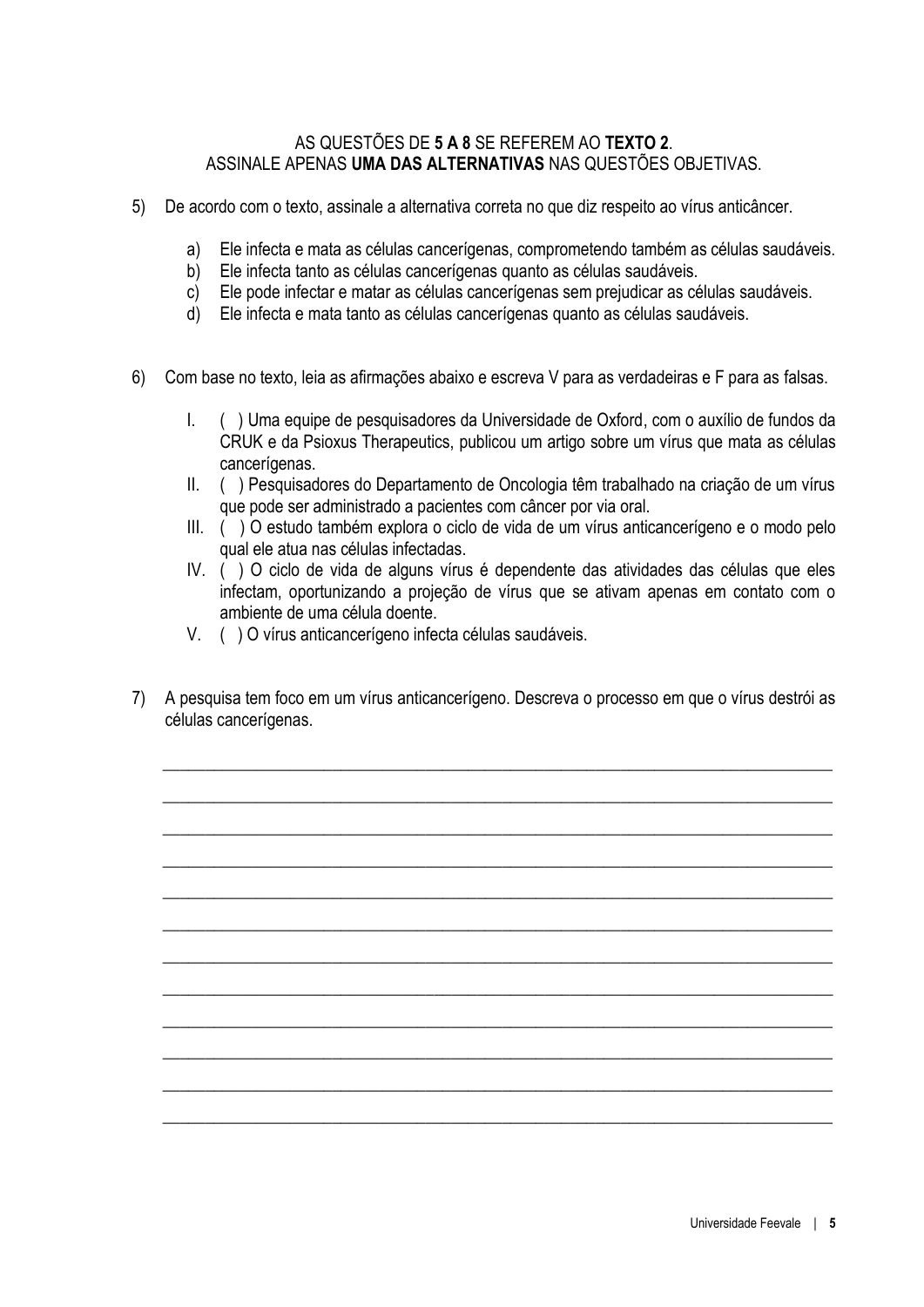8) Como ocorre a ativação do sistema imunológico no processo da oncose?

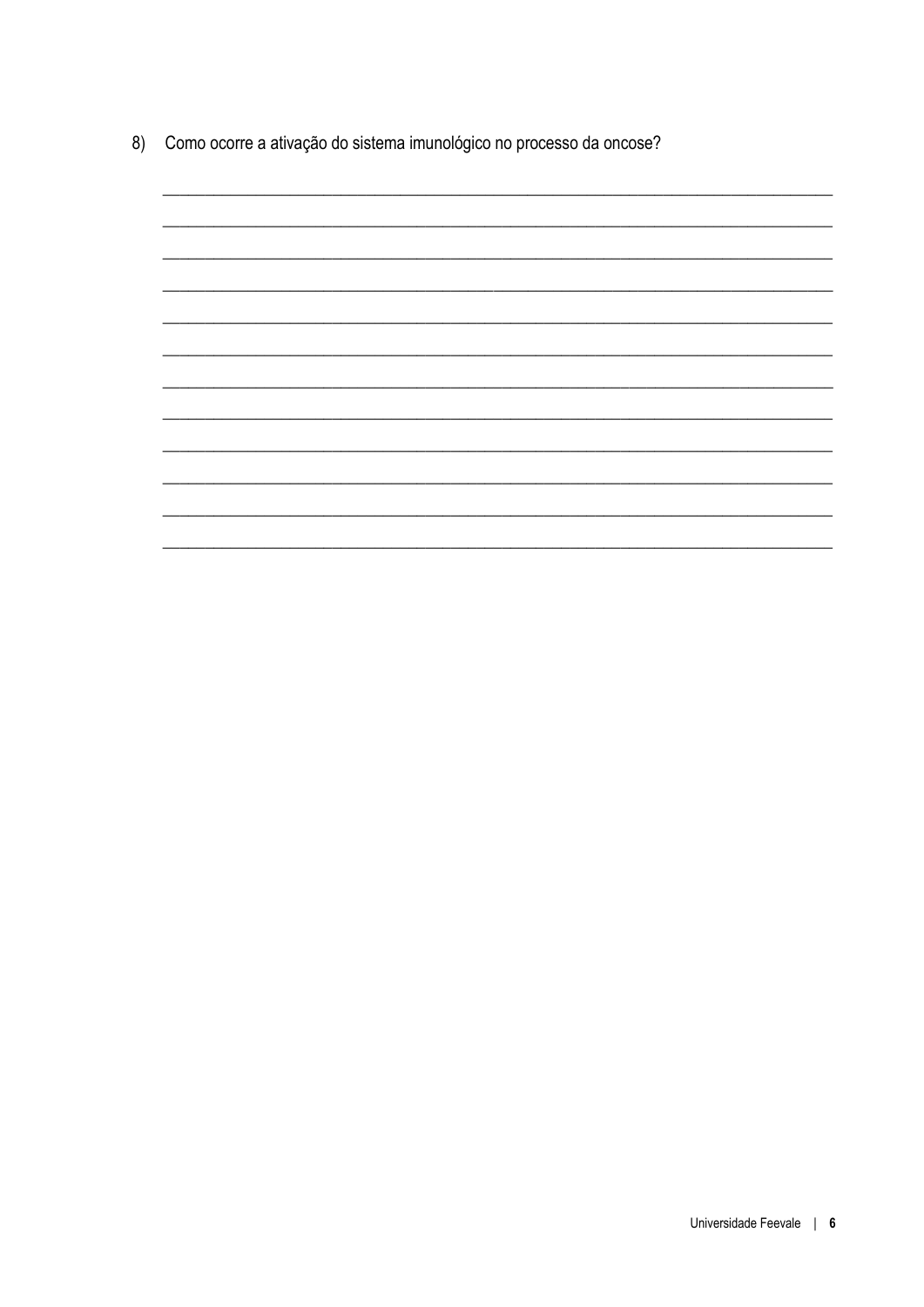# **TEXTO 3**

# **How to Thrive in the 21st Century**

 Educating a new generation of global citizens prepared to create, collaborate, and navigate the world's complexities.

 When Fernando Reimers, a professor of international education at the Harvard Graduate School of Education (HGSE), talks and writes about what he wants children around the world to learn, the conversation runs deep and reaches far. Individual success, he says, increasingly depends upon students' interpersonal dexterity, creativity, and ability to innovate. And our collective success — our ability to navigate complexities and to build and sustain a peaceful world — also hinges on these kinds of skills. Together, these skills form the basis of an emerging set of core competencies that will influence education policy and practice around the world.

 In Teaching and Learning for the Twenty-First Century, Reimers and his co-editor, HGSE lecturer Connie K. Chung, explore how school systems in six countries are defining and supporting these global competencies. Their aim is to develop a shared framework for promoting the skills students will need in order to thrive as global citizens in a sustainable world in the decades ahead.

 "Young people are in a context where they're saturated and inundated with issues from around the world," says Chung. Between new technologies, multiplying media, and layers of intercontinental connection, "global citizenship education is a 'must have' and not a 'nice to have' — for everyone," says Chung.

 Reimers and Chung used the National Research Council's 2012 report, Education for Life and Work: Developing Transferable Knowledge and Skills in the 21st Century, as a jumping off point for their investigation of policies and curricula that are best positioned to nurture global citizens. That report identifies three broad domains of competence: cognitive, intrapersonal, and interpersonal. "This is not just talking about knowledge," says Chung. Rather, it includes such strengths as intercultural literacy, self-discipline, and flexibility in social and work domains.

The Cognitive Competencies

 As Chung suggests, the 21st-century global citizen's cognitive skill set includes traditional, testable basics such as math and literacy, but extends beyond that to encompass a particularly strong emphasis 27 on the world in which we live. "Current events highlight some of the fears around otherness," she says. The key to informed citizenship is getting to know other cultures — and valuing them.

 In addition to rounding out kids' knowledge base to include a nuanced understanding of world geography and cultures, schools must teach them the skills to use this knowledge as active and engaged citizens.

- That means being able to:
- communicate effectively and listen actively;
- use evidence and assess information;
- speak at least one language beyond one's native tongue;
- 36 think critically and analyze local and global issues, challenges, and opportunities;
- **•** reason logically and interpret clearly.

 Become and remain digitally literate, including the ability to "weigh and judge the validity of the content that's in front of you," Chung says.

 In some ways, digital literacy is a linchpin of the other competencies. "Technology gives us humans the possibility to collaborate in ways that are unprecedented, to think and produce things no one could produce individually," Reimers says.

The Interpersonal Competencies

 Empathy is a cornerstone 21st-century global competency. We're all familiar with empathy between individuals: someone's hurt, and another person deeply understands the pain. But Reimers and Chung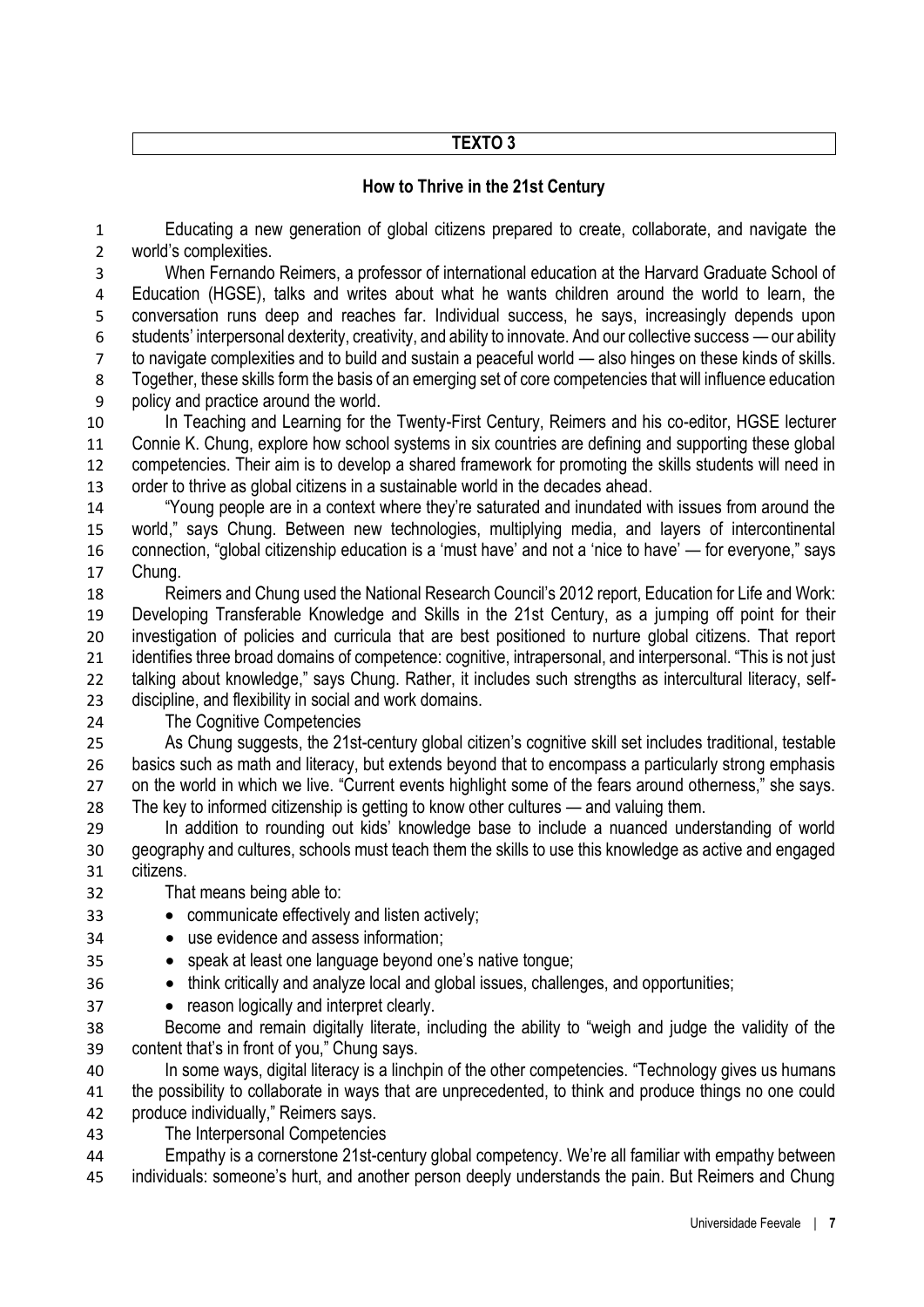envision the concept on a global scale. Empathy resides in the ability to consider the complexity of issues, Chung says — in an interconnected worldview that recognizes that "what we do impacts someone else."

 Anchored in tolerance and respect for other people, interpersonal intelligence breaks down into several overlapping skills, including:

- collaboration;
- **•** teamwork and cooperation;
- $52 \qquad \bullet \quad \text{trust:}$
- **e** leadership and responsibility;
- **· assertive communication:**
- social influence.

 As Reimers says, "We need to make sure that we can get along, and that we can see our differences as an opportunity, as a source of strength." Both regionally and nationally, students need the skills to transcend the limits of fragmentation, "where people can only relate to those who they perceive to be like them."

The Intrapersonal Competencies

 A particular blend of honed personal characteristics underpins the cognitive and intrapersonal competencies. Reimers points to an ethical orientation and strong work and mind habits, including self-regulation and intellectual openness, as traits that 21st-century educators must nurture in their students.

 The world is less predictable than it used to be: "People know that half of the jobs that are going to be around 10 years from now have not been invented," Reimers says. That means teaching young people in such a way that makes them flexible and adaptable. It means enabling them to think of themselves as creators and inventors who feel comfortable taking the initiative and persevering — the skills necessary for starting one's own business, for example.

 Instilling in students the value of thinking beyond the short term will give them the best chance to tackle some of the world's most daunting challenges, including climate change. For example, educators in Singapore were challenged to imagine their country not five, 10, or 15 years down the road, but 30 years in the future, Chung says. Encouraging students to think on that kind of a time scale helps them to grasp the reverberations of their actions and decisions.

Adapted form: **How to Thrive in the 21st Century**. Available on: <https://www.gse.harvard.edu/news/uk/16/11/how-thrive-21st-century>. Accessed on: Semptember, 28th, 2018.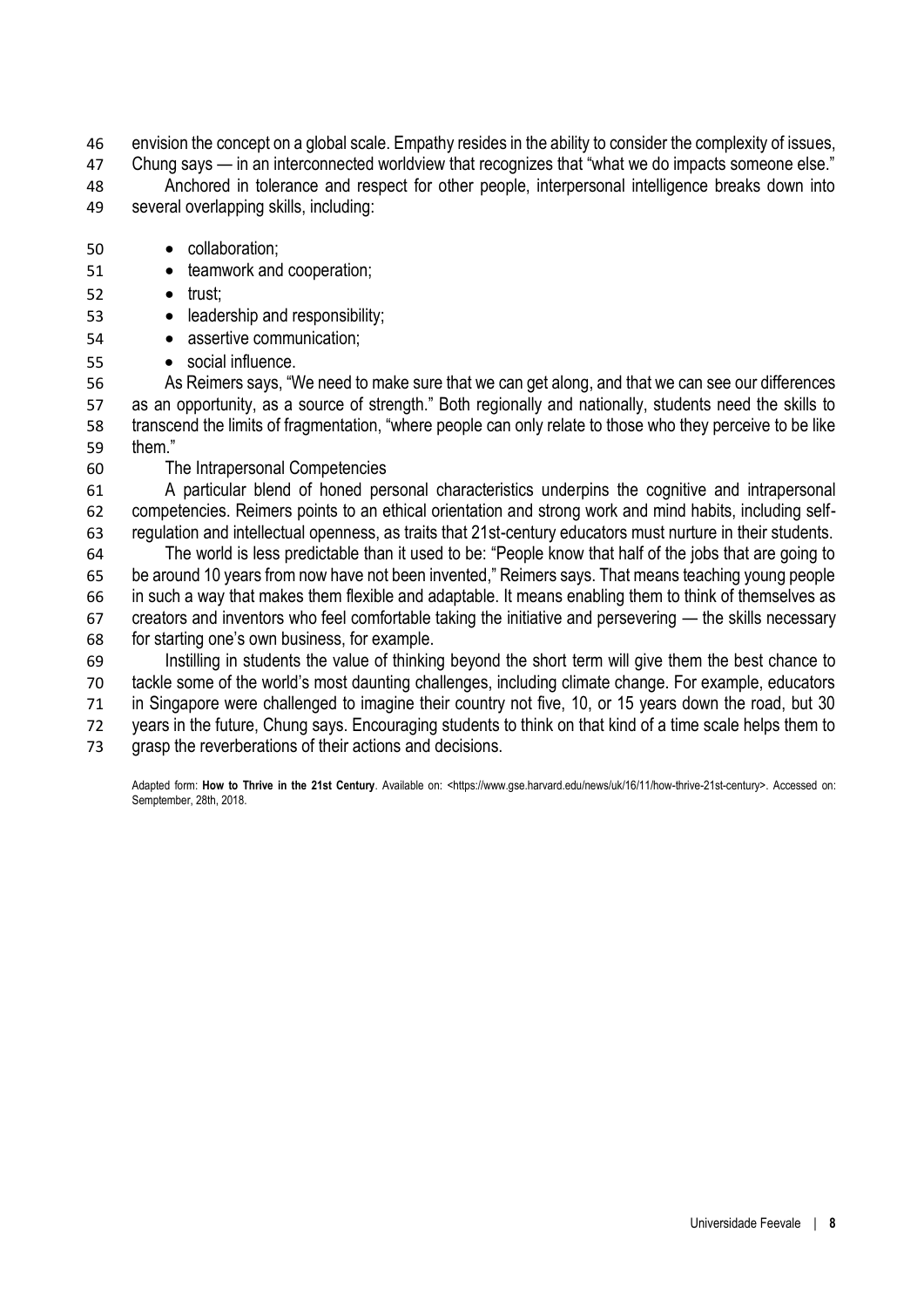#### AS QUESTÕES DE 9 A 12 SE REFEREM AO TEXTO 3. ASSINALE APENAS UMA DAS ALTERNATIVAS NAS QUESTÕES OBJETIVAS

9) Traduza para a língua portuguesa o fragmento a seguir, fazendo as adequações linguísticas necessárias.

When Fernando Reimers, a professor of international education at the Harvard Graduate School of Education (HGSE), talks and writes about what he wants children around the world to learn, the conversation runs deep and reaches far. Individual success, he says, increasingly depends upon students' interpersonal dexterity, creativity, and ability to innovate. And our collective success – our ability to navigate complexities and to build and sustain a peaceful world – also hinges on these kinds of skills. Together, these skills form the basis of an emerging set of core competencies that will influence education policy and practice around the world. (linhas 3 a 9)



- 10) Os autores de Ensinando e Aprendendo para o Século XXI exploram como os sistemas escolares definem e apoiam as competências globais. Com relação ao objetivo, assinale a alternativa que o descreve corretamente, de acordo com o texto.
	- a) Diagnosticar a necessidade de compartilhar e promover habilidades já existentes nos alunos, visando desenvolver um mundo sustentável na década atual.
	- b) Relacionar as habilidades compartilhadas para que sejam desenvolvidas de modo a privilegiar apenas as necessidades globais atuais.
	- c) Denunciar a falta de habilidades dos alunos, condição que os impede de colaborar para o futuro de um mundo melhor.
	- $\mathsf{d}$ Desenvolver uma estrutura compartilhada para promover as habilidades que os alunos precisarão para prosperar como cidadãos globais em um mundo sustentável nas próximas décadas.